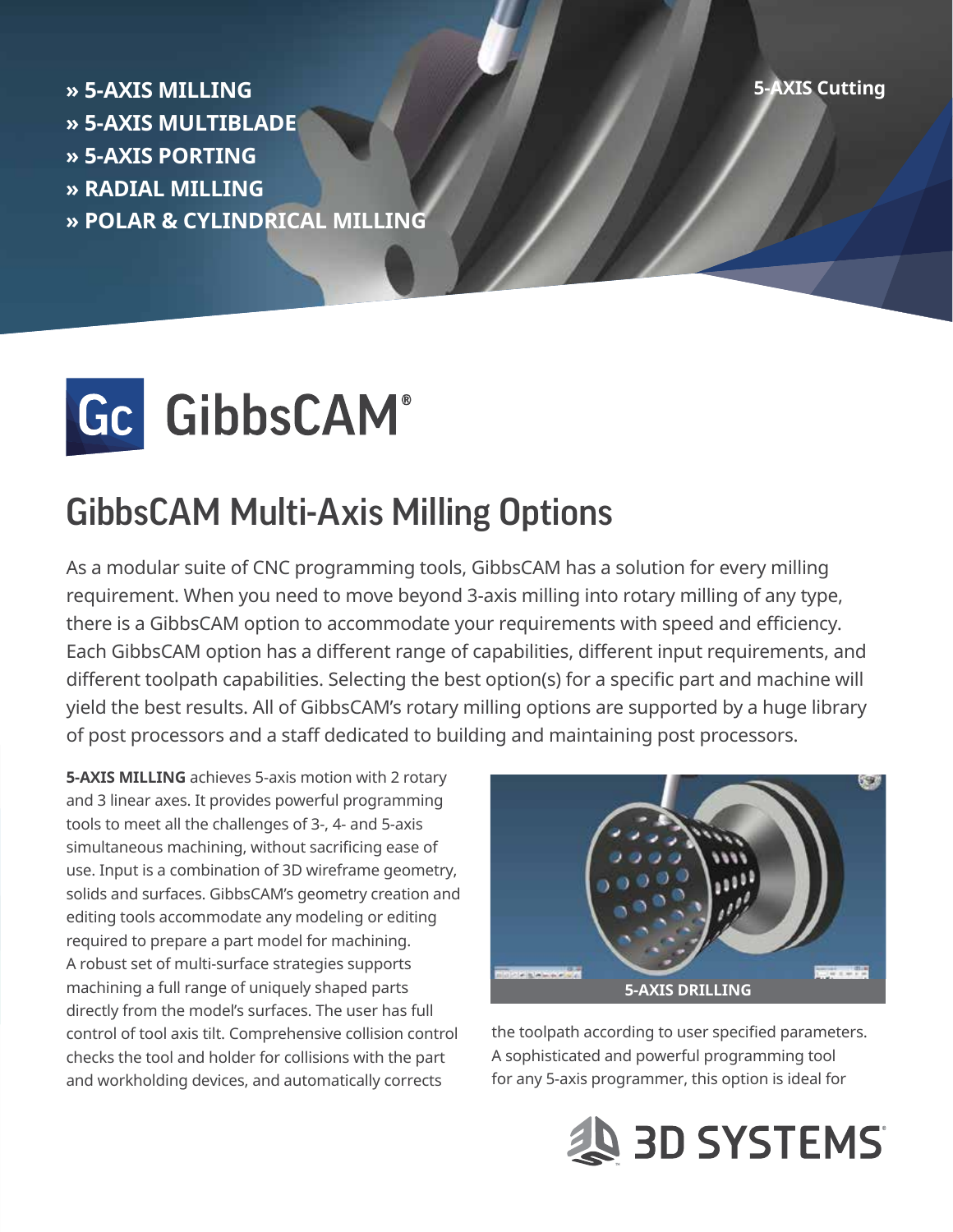5-axis simultaneous capable mills, mill-turns and MTM machines, and also a very good solution for 4-axis machines when working directly from solids and surfaces. The integration of 5-Axis Milling with GibbsCAM MTM options supports the most advanced multi-task machines with live tooling on articulated heads. With its breadth of capability and ease of use, GibbsCAM 5-Axis Milling will simplify your 5-axis programming needs and improve machining efficiency with better surface finish and faster throughput.





**5-AXIS PORTING** is an addition to the 5-Axis Milling option, optimized for machining engine ports, manifolds, throttle bodies, and parts with similar internal geometry. The GibbsCAM 5-Axis Porting option can be used for machining any parts with tubular openings (or ports) that change shape and curvature from one end to the other. The software can automatically detect the spine curve through the port and align the toolpath accordingly. Using available tool reach, it can split upper and lower operations automatically by maximum tool reach, midpoint, or

user selected percent of reach, and ensures proper toolpath blending between upper and lower sections. Tool tilting is automatic, and all 5-axis motion is calculated to provide smooth and gouge-free toolpaths. With its condensed and specialized interface, the 5-Axis Porting option makes programming easier and faster, generating a cleaner, more efficient toolpath for faster and higher quality machining.

- Roughing and rest roughing strategies
- Spiral and plunge (along) finishing
- Automatic spine detection
- Automatically calculates optimal tilt angles without need to split surfaces or create tool axis control splines
- Cut only top of port, only bottom, or both sides, in single operation

5-AXIS MULTIBLADE LEVEL 1 is an addition to 5-Axis Milling, optimized for turbo-machinery parts. It simplifies machining of blisks, blings and impellers - parts with blades - including those with single splitters. A specialized and condensed interface allows easy selection of geometry without having to prepare the model.

Toolpath strategies include 5-axis simultaneous roughing, hub finishing, and blade and splitter finishing, with automatic gouge checking on all toolpaths, plus intelligent controls for rotating toolpaths around the part.

- Roughing between blades with single splitter support
- $\bullet$  Blade, splitter and hub finishing
- Leading- and trailing-edge extension and edge roll trimming
- Tool axis tilt controls
- Toolpath segment rotations
- Automatic axis detection
- **Automatic and user definable links and clearances**

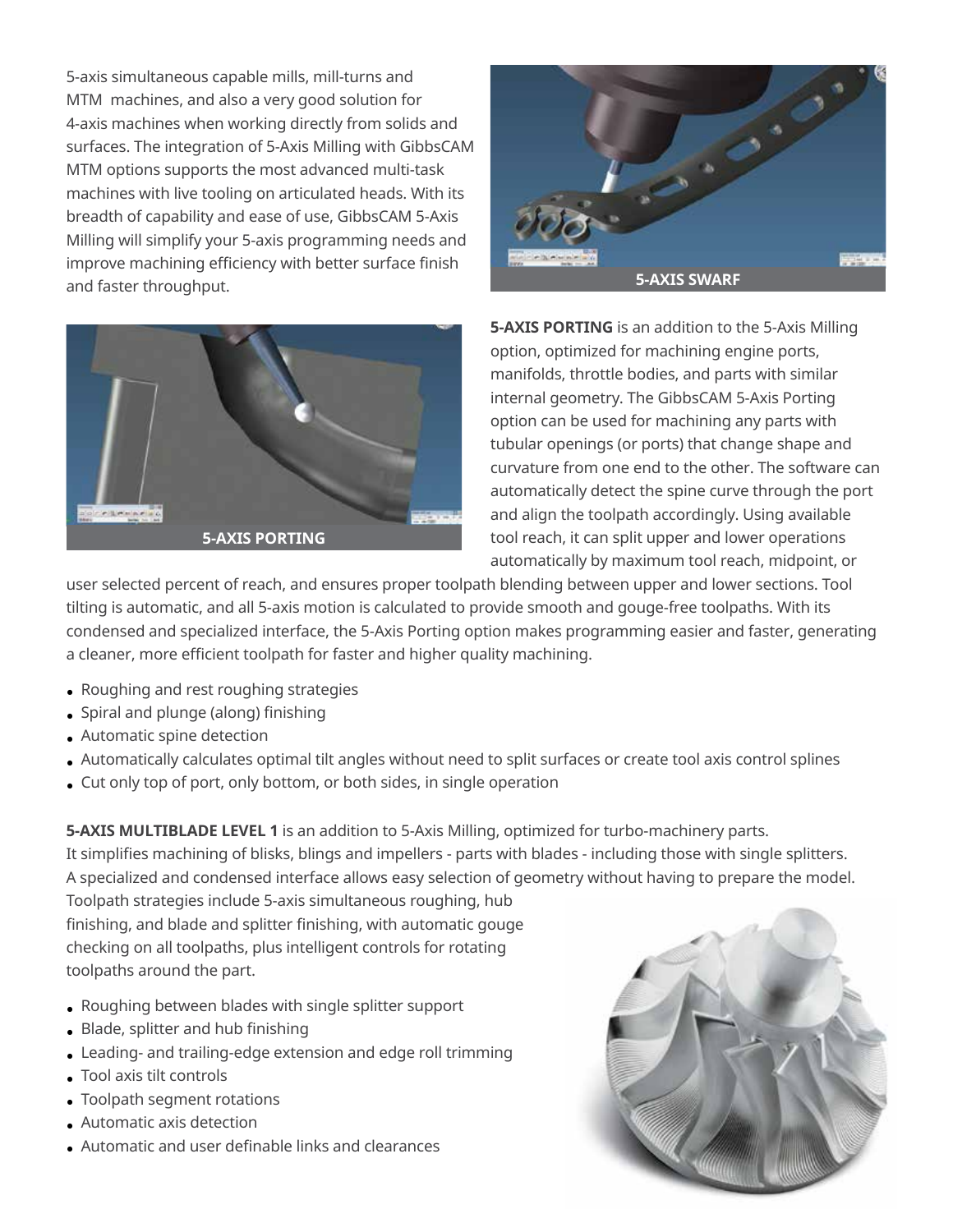5-AXIS MULTIBLADE LEVEL 2 provides incremental capabilities to 5-Axis MultiBlade Level 1 to machine parts that have multiple splitters and/or sub-splitters. It adds a fillet machining strategy and provides additional control for all toolpath strategies. (Requires 5-Axis MultiBlade Level 1)

- Blade fillet finishing
- Tool axis smoothing
- Splitter smoothing
- Multiple splitter support
- More control for tilt, leading & trailing edges, and all toolpath strategies
- Toolpath segment sorting
- Stock definition for rest machining





**RADIAL MILLING** drives one rotary and three linear axes to achieve 4-axis toolpath. It provides a roughing and a finishing mill process for off -centerline "Y-axis" rotary machining, allowing control of wall angles and tool engagement. Input is 3D wire-frame geometry extracted from solids or created by other means, to drive and orient the tool. Optionally, surfaces may be used to orient the tool and limit toolpath. Tool orientation control includes cutting with the side or bottom of the tool, using a surface or two curves to control tilt, following one curve at a specified lean

angle, or using progressive tool lean. Toolpath is usually segmented, but can be optimized for helical motion.

POLAR & CYLINDRICAL MILLING drives one rotary and two linear axes to achieve 3-axis toolpath.

It extends GibbsCAM's standard 3-axis milling functions for use on machines with a rotary axis to enable wrapped geometry, cylindrical and polar rotary milling, and rotary repeats. On mills, rotation is typically around the A or B axis, while on mill-turns C-axis motion replaces Y-axis motion. This C-axis motion can also be applied to the face of a mill-turn part. Input may be "at" or "wrapped" wireframe geometry. Wrapped geometry is at 2D geometry, displayed and machined as if wrapped around a cylinder. Geometry may be created in "at" or "wrapped" mode and toggled between at and wrapped representations. With this option, all 2D mill processes - contour, pocket, drill, etc. - may be applied to a cylinder. The tool is kept on the centerline of rotation; as a result, there is no control

of wall angles or tool engagement. This option also adds the rotary repeat function to milling processes. Output for long, multiple rotations is on a single line of G-code. Post processed output can support a control's cylindrical and polar interpolation functions. This option is ideal for parts defined by "at" geometry, for rotary part features created by the tool's shape, (such as simple grooves or pockets not needing wall control), and for machines without a Y axis.